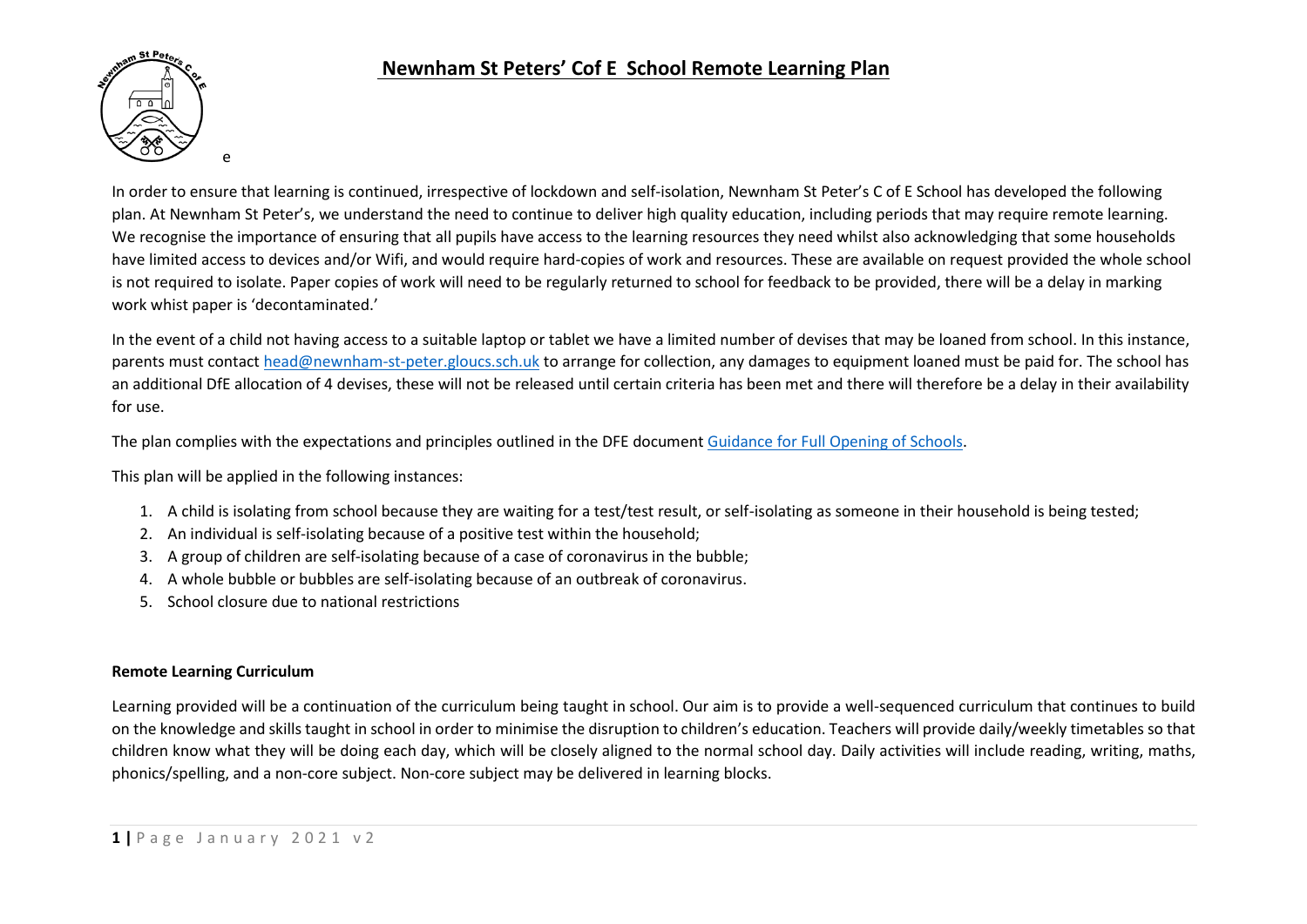#### **Our Expectation**

The remote learning offer is based on the expectation that children and families engage; EYFS and Key Stage One children will be expected to complete broadly three hours of remote learning day. Key Stage Two children will be expected to complete broadly four hours a day. **We need parents to inform us of barriers to learning at home so that we can support you in every way that we can, whether this is in the form of paper copies of resources being made available, or additional support. Contact will be made with parents where there is little or non-engagement to discuss how we can help and support you.** 

Setting routines to support your child's education can be very beneficial in ensuring you child remains engaged. Below is a useful resource to share with our child

http://www.education.ox.ac.uk/wp-content/uploads/2020/04/Supporting\_home\_learning\_routines\_-\_Planning\_the\_day1.pdf

## **Our Remote Learning content will be delivered through Seesaw. We will make use of a wide range of quality resources to support remote learning as well as continuing to provide lessons based on CandoMaths and School handwriting/phonics/spelling schemes**

**Seesaw for Schools -** an online learning platform that can be accessed via any device and will be central to how children continue to learn whilst at home; it is a highly interactive learning platform between school and home. The platform enables teachers to upload activities/lessons/resources and signpost to additional online platforms, including direct video teaching, to support understanding and completion of tasks. Children will be able to submit their work, communicate with their teacher and receive feedback. Children are provided with their own access codes. All links to additional platforms, such as Oak National Academy are provided via Seesaw activities.

**BBC Teach –** provides curriculum mapped teaching videos some with follow up activities.

Oak National Academy - provides teaching videos and resources for all phases (Early Years, KS1 and KS2) and all subjects. The resources are easy to access, are free, and there is no login or password, and can be accessed on any device. Specific lessons and subjects will be signposted in daily/weekly timetables and lessons. There are also lessons specifically aimed at pupils with SEND needs and those requiring additional support.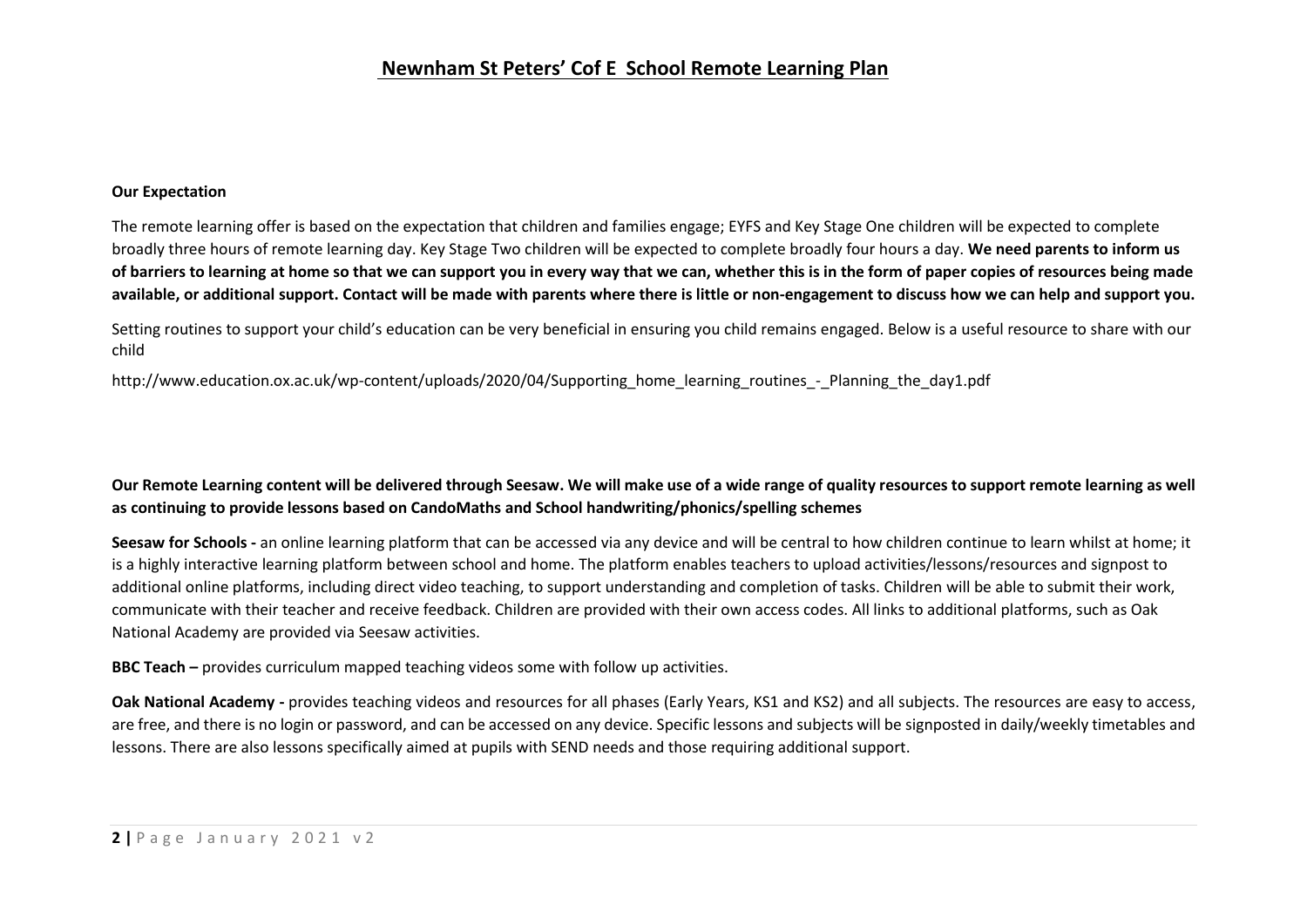**Can Do Maths-** our current maths curriculum model will support remote learning with resources signposted in daily lessons. Children are very used to working with these resources.

**ReadWrite Inc** – daily phonics lessons for parents available though the schools' license

**BBC Bitesize –** provides daily lessons to support primary home schooling.

**Oxford Owl-** provides a wide range of online age related reading material including Read Write Inc books (the phonic schemed adopted by the school)

#### **Additional platforms and websites to be accessed include:**

- TT Rock Stars (times tables)
- Thinkuknow
- Pobble (writing)
- 123maths (intervention activity)

| A child is isolating from school because they are waiting for a test/test result, or self-isolating as someone in their household is being tested |                                                                               |  |
|---------------------------------------------------------------------------------------------------------------------------------------------------|-------------------------------------------------------------------------------|--|
| <b>Remote Learning Support</b>                                                                                                                    | <b>Safeguarding</b>                                                           |  |
| Children will be provided with a bank of online learning websites and links                                                                       | Parents to inform school admin@newnham-st-petergloucs.sch.uk of test          |  |
| to resources. They will provide an opportunity for children to practise basic                                                                     | outcome                                                                       |  |
| skills relevant during the current term. These will be made available on the                                                                      | DSL to contact family if child is vulnerable in anyway and ensure appropriate |  |
| Home Learning section of the website.                                                                                                             | agencies are notified (record on My Concern)                                  |  |
| Paper copies of resources may be provided if appropriate. Daily reading and                                                                       |                                                                               |  |
| practising of weekly spellings will continue as normal.                                                                                           |                                                                               |  |
| An individual is self-isolating because of a positive test within the household (not the child)                                                   |                                                                               |  |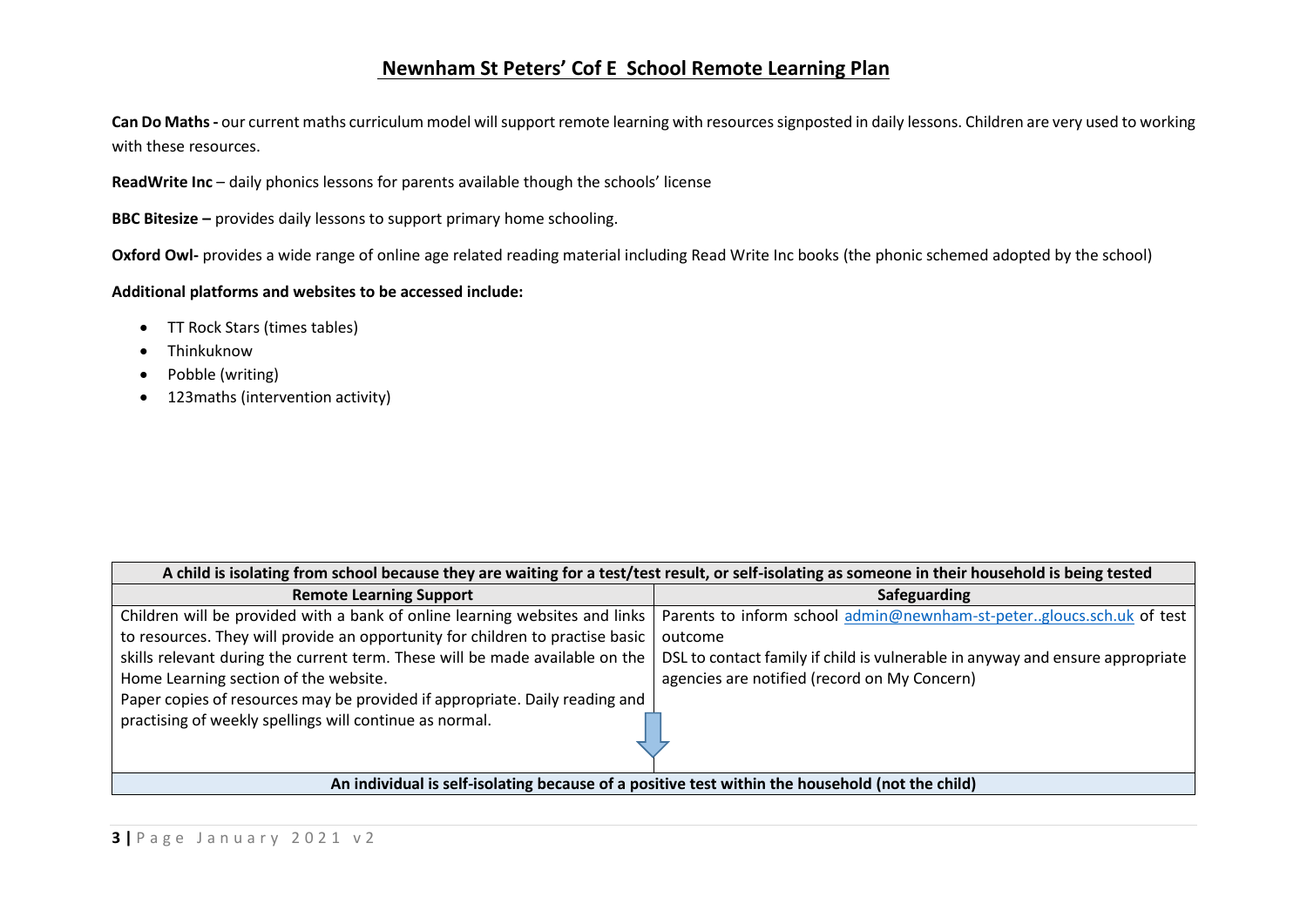| <b>Remote Learning Support</b>                                                                                                                                                                                                                                                                                                                                                                                                                                                                                                                                                                                                                                                              | <b>SEND and Safeguarding</b>                                                                                                                                                                                                                                                                                                                                                                                                                                                                                                                                                                                                    |
|---------------------------------------------------------------------------------------------------------------------------------------------------------------------------------------------------------------------------------------------------------------------------------------------------------------------------------------------------------------------------------------------------------------------------------------------------------------------------------------------------------------------------------------------------------------------------------------------------------------------------------------------------------------------------------------------|---------------------------------------------------------------------------------------------------------------------------------------------------------------------------------------------------------------------------------------------------------------------------------------------------------------------------------------------------------------------------------------------------------------------------------------------------------------------------------------------------------------------------------------------------------------------------------------------------------------------------------|
| Seesaw                                                                                                                                                                                                                                                                                                                                                                                                                                                                                                                                                                                                                                                                                      | <b>SEND</b>                                                                                                                                                                                                                                                                                                                                                                                                                                                                                                                                                                                                                     |
| Activities and resources will be uploaded daily for reading, writing<br>$\bullet$<br>and maths<br>Children will be expected to submit work (voice, file, notes,<br>$\bullet$<br>picture)<br>Feedback will be provided<br>$\bullet$<br>Resources to support subjects in the wider curriculum will be<br>$\bullet$<br>signposted through Seesaw or the class page/home learning page<br>of the website https://www.sharpnessprimary.org.uk/<br>Paper copies of resources will be provided if required. Daily reading<br>$\bullet$<br>and practising of weekly spellings will continue as normal.                                                                                              | Teachers/TA will contact parents directly to ensure that they can support<br>their child using the appropriate resources.<br><b>Safeguarding of Pupils</b><br>Contact will be made with parents if there is no engagement to support<br>FSW/DSL will contact vulnerable children weekly.<br>DSL to ensure that appropriate agencies are notified (record on My<br>Concern).<br>Provision for those in receipt of FSM will be provided<br><b>Safeguarding of Staff</b><br>Staff will still be teaching the rest of their class so individual 1-1 support<br>from the class teacher on a daily basis will not be possible.        |
|                                                                                                                                                                                                                                                                                                                                                                                                                                                                                                                                                                                                                                                                                             | Class bubble are self-isolating because of a case of coronavirus in school                                                                                                                                                                                                                                                                                                                                                                                                                                                                                                                                                      |
| <b>Remote Learning Support</b>                                                                                                                                                                                                                                                                                                                                                                                                                                                                                                                                                                                                                                                              | <b>SEND and Safeguarding</b>                                                                                                                                                                                                                                                                                                                                                                                                                                                                                                                                                                                                    |
| Seesaw                                                                                                                                                                                                                                                                                                                                                                                                                                                                                                                                                                                                                                                                                      | <b>SEND</b>                                                                                                                                                                                                                                                                                                                                                                                                                                                                                                                                                                                                                     |
| Daily/weekly timetable uploaded<br>$\bullet$<br>Activities and resources will be uploaded - some will be daily and<br>$\bullet$<br>others scheduled over the week<br>Links to specific teaching sessions and subjects will made to Oak<br>$\bullet$<br>National or BBC Teach<br>Children submit work and receive feedback which may be verbal or<br>$\bullet$<br>written<br>The expectation is that children complete all activities set daily to<br>$\bullet$<br>enable their teacher to provide feedback before the following day,<br>and ensure that they can progress within the planned sequence of<br>learning. Contact with the teacher needs to be made if this is not<br>possible. | Teachers/TA will contact parents directly to ensure that they can support<br>their child using the appropriate resources.<br><b>Safeguarding of Pupils</b><br>Classteacher /TA Will make contact weekly.<br>FSW/DSLs will contact vulnerable children weekly.<br>DSL to ensure that appropriate agencies are notified (record on My<br>Concern).<br>DSL will continue to attend meetings (virtually), and liaise with multi<br>agencies.<br>Those not engaging in home learning, who have not made contact with the<br>class teacher, will be contacted by the Headteacher or member of SLT to<br>discuss barriers and support. |

Parents can contact teachers via their school email account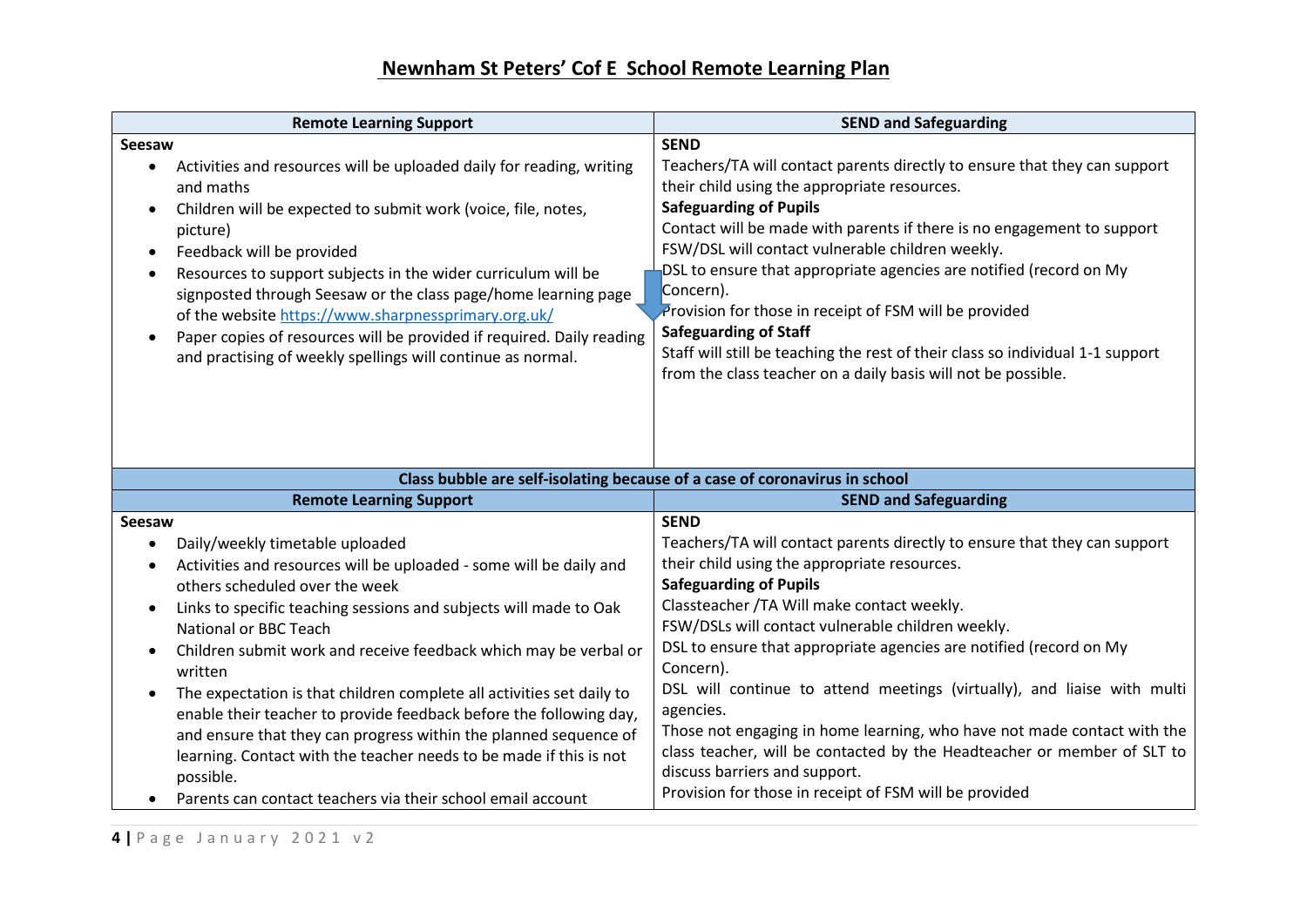| TA's will monitor interventions.<br>$\bullet$<br>Paper Learning Packs will be available for children who cannot<br>$\bullet$<br>access remotely.<br><b>Teams</b><br>Teams will be used to make weekly contact with the class bubble in<br>$\bullet$<br>small groups. Invitation will be sent to pupils via their email<br>addresses for Year1 -6. Invitations will be sent to parents' emails<br>for pre-school and reception. Note: there is on expectation that<br>children attend these meeting in school, uniform, however, they<br>must be appropriately dressed (i.e. not pyjamas etc.) Sessions                                                                                                                                                                                                                                                                   | <b>Safeguarding of Staff</b><br>Staff are not expected to respond to emails, or make contact with children<br>and parents via Seesaw, outside of school hours (e.g. Monday to Friday<br>$9:00$ am – 5:00pm, or on the days they currently work).                                                                                                                                                                                                                                                                                                                                                                                                                                                                                                                                                                                                                                                                                                    |
|--------------------------------------------------------------------------------------------------------------------------------------------------------------------------------------------------------------------------------------------------------------------------------------------------------------------------------------------------------------------------------------------------------------------------------------------------------------------------------------------------------------------------------------------------------------------------------------------------------------------------------------------------------------------------------------------------------------------------------------------------------------------------------------------------------------------------------------------------------------------------|-----------------------------------------------------------------------------------------------------------------------------------------------------------------------------------------------------------------------------------------------------------------------------------------------------------------------------------------------------------------------------------------------------------------------------------------------------------------------------------------------------------------------------------------------------------------------------------------------------------------------------------------------------------------------------------------------------------------------------------------------------------------------------------------------------------------------------------------------------------------------------------------------------------------------------------------------------|
| must not be recorded. Two members of staff will attend each                                                                                                                                                                                                                                                                                                                                                                                                                                                                                                                                                                                                                                                                                                                                                                                                              |                                                                                                                                                                                                                                                                                                                                                                                                                                                                                                                                                                                                                                                                                                                                                                                                                                                                                                                                                     |
| session                                                                                                                                                                                                                                                                                                                                                                                                                                                                                                                                                                                                                                                                                                                                                                                                                                                                  | Key stage bubble are self-isolating because of a case or outbreak of coronavirus                                                                                                                                                                                                                                                                                                                                                                                                                                                                                                                                                                                                                                                                                                                                                                                                                                                                    |
| <b>Remote Learning Support</b>                                                                                                                                                                                                                                                                                                                                                                                                                                                                                                                                                                                                                                                                                                                                                                                                                                           | <b>SEND and Safeguarding</b>                                                                                                                                                                                                                                                                                                                                                                                                                                                                                                                                                                                                                                                                                                                                                                                                                                                                                                                        |
| Seesaw<br>Daily/weekly timetable uploaded.<br>$\bullet$<br>Activities and resources will be uploaded - some will be daily and<br>$\bullet$<br>others scheduled over the week.<br>Links to specific teaching sessions and subjects will made to Oak<br>$\bullet$<br>National or BBC Teach.<br>Children submit work and receive feedback which may be verbal or<br>$\bullet$<br>written.<br>The expectation is that children complete all activities set daily to<br>$\bullet$<br>enable their teacher to provide feedback before the following day,<br>and ensure that they can progress within the planned sequence of<br>learning. Contact with the teacher needs to be made if this is not<br>possible.<br>Parents can contact teachers via their school email account (these<br>$\bullet$<br>can be found on the Home Learning Section of the website/class<br>page). | <b>SEND</b><br>Teachers/TA will contact parents directly to ensure that they can support<br>their child using the appropriate resources<br><b>Safeguarding of Pupils</b><br>Classteacher / TA Will make contact weekly<br>FSW/DSLs will contact vulnerable children weekly.<br>DSL to ensure that appropriate agencies are notified (record on My Concern)<br>DSL will continue to attend meetings (virtually), and liaise with multi<br>agencies.<br>Those not engaging in home learning, who have not made contact with the<br>class teacher, will be contacted by the Headteacher or member of SLT to<br>discuss barriers and support.<br>Provision for those in receipt of FSM will be provided<br><b>Safeguarding of Staff</b><br>Staff are not expected to respond to emails, or make contact with children<br>and parents via Seesaw, outside of school hours (e.g. Monday to Friday<br>9:00am - 5:00pm, or on the days they currently work) |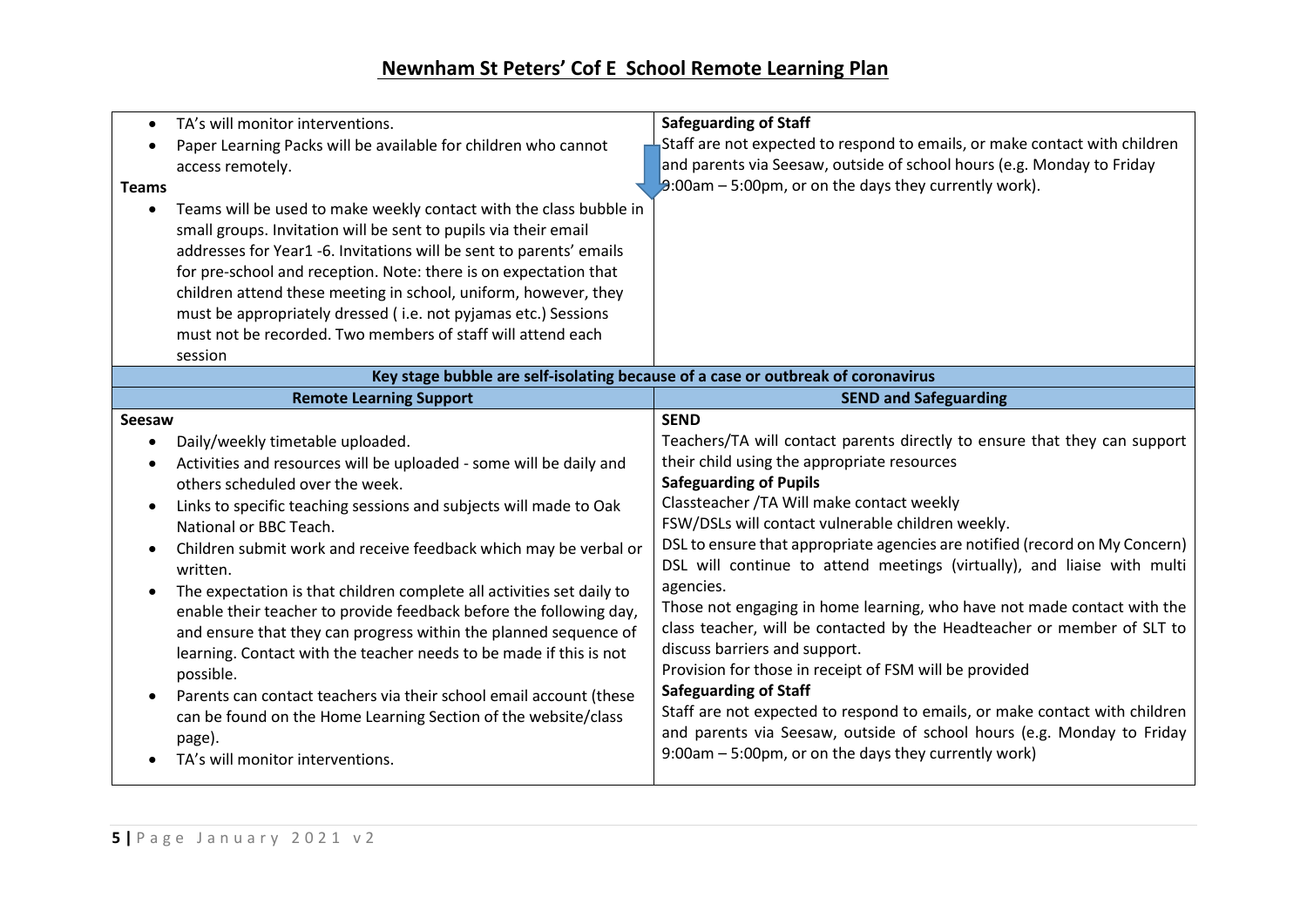| Paper Learning Packs will be available for children who cannot<br>$\bullet$<br>access remotely.<br><b>Teams</b><br>Teams will be used to make weekly contact with the class bubble in<br>$\bullet$<br>small groups. Invitation will be sent to pupils via their email<br>addresses for Year1 -6. Invitations will be sent to parents' emails<br>for pre-school and reception. Note: there is on expectation that<br>children attend these meeting in school, uniform, however, they<br>must be appropriately dressed (i.e. not pyjamas etc.) Sessions<br>must not be recorded. Two members of staff will attend each<br>session |                                                                         |  |
|---------------------------------------------------------------------------------------------------------------------------------------------------------------------------------------------------------------------------------------------------------------------------------------------------------------------------------------------------------------------------------------------------------------------------------------------------------------------------------------------------------------------------------------------------------------------------------------------------------------------------------|-------------------------------------------------------------------------|--|
| <b>Whole school closure/Local or National Lockdown</b>                                                                                                                                                                                                                                                                                                                                                                                                                                                                                                                                                                          |                                                                         |  |
| <b>Remote Learning Support</b>                                                                                                                                                                                                                                                                                                                                                                                                                                                                                                                                                                                                  | <b>SEND and Safeguarding</b>                                            |  |
| As above                                                                                                                                                                                                                                                                                                                                                                                                                                                                                                                                                                                                                        | As above plus                                                           |  |
| If a rota is in place to support children of critical workers and vulnerable                                                                                                                                                                                                                                                                                                                                                                                                                                                                                                                                                    | Teachers will arrange additional 'Catch-up' meetings with children via  |  |
| children, staff will be in school with these children on some days so                                                                                                                                                                                                                                                                                                                                                                                                                                                                                                                                                           | telephone and/or MS Teams (small group meetings) to support well-being. |  |
| flexibility for providing daily feedback may be required.                                                                                                                                                                                                                                                                                                                                                                                                                                                                                                                                                                       |                                                                         |  |

### **Safeguarding**

The DSL will communicate all updates to school staff. It remains the responsibility of all staff members to ensure that they stay up to date with the latest advice and guidance for safeguarding. The latest guidance can be found by following the link below: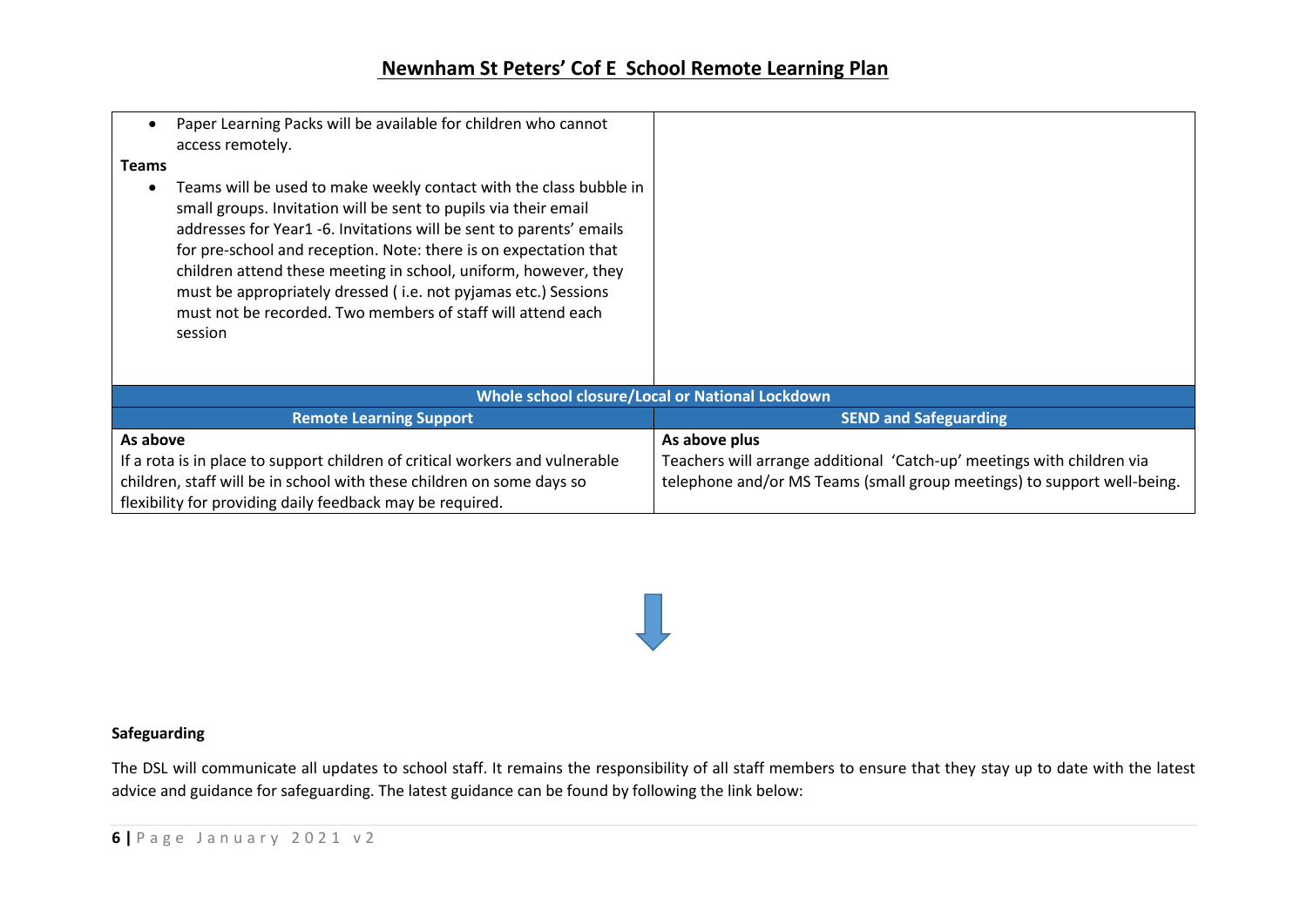#### <https://www.gov.uk/guidance/safeguarding-and-remote-education-during-coronavirus-covid-19>

#### **Home Visits**

If a home visit is required for safeguarding purposes, two members of staff will attend, one of which must a DSL or deputy DSL. PPE will be provided by the school.

#### **Online Safety**

There is a dedicated section on the Home Learning section of the school's website with resources and links to support children and parents to remain safe online which complies with the latest guidance (as above).

#### **Data Protection**

When accessing personal data, all staff members will only use their official school email login when accessing all accounts and platforms and only connect to a secure serve. School devices will be used wherever possible.

#### **Sharing personal data**

Staff members are unlikely to need to collect and/or share personal data. However, it will be necessary to access/collect certain data such as parent emails as part of the remote learning system. Staff are reminded to collect and/or share as little personal data as possible online. All data collection will be compliant with Data Protection guidelines.

#### **Keeping devices secure**

All staff will take appropriate steps to ensure their devices remain secure. Computers should be locked if left inactive for a period of time. Operating systems must be up to date – always install the latest updates.

#### **Monitoring Arrangements**

The Remote Learning Plan will be reviewed by the Headteacher alongside teaching staff to ensure that remote learning is as effective and accessible as possible, and as and when updates to home learning are provided by the government. At present the only 'live lessons' will be used via the Oak National Academy.